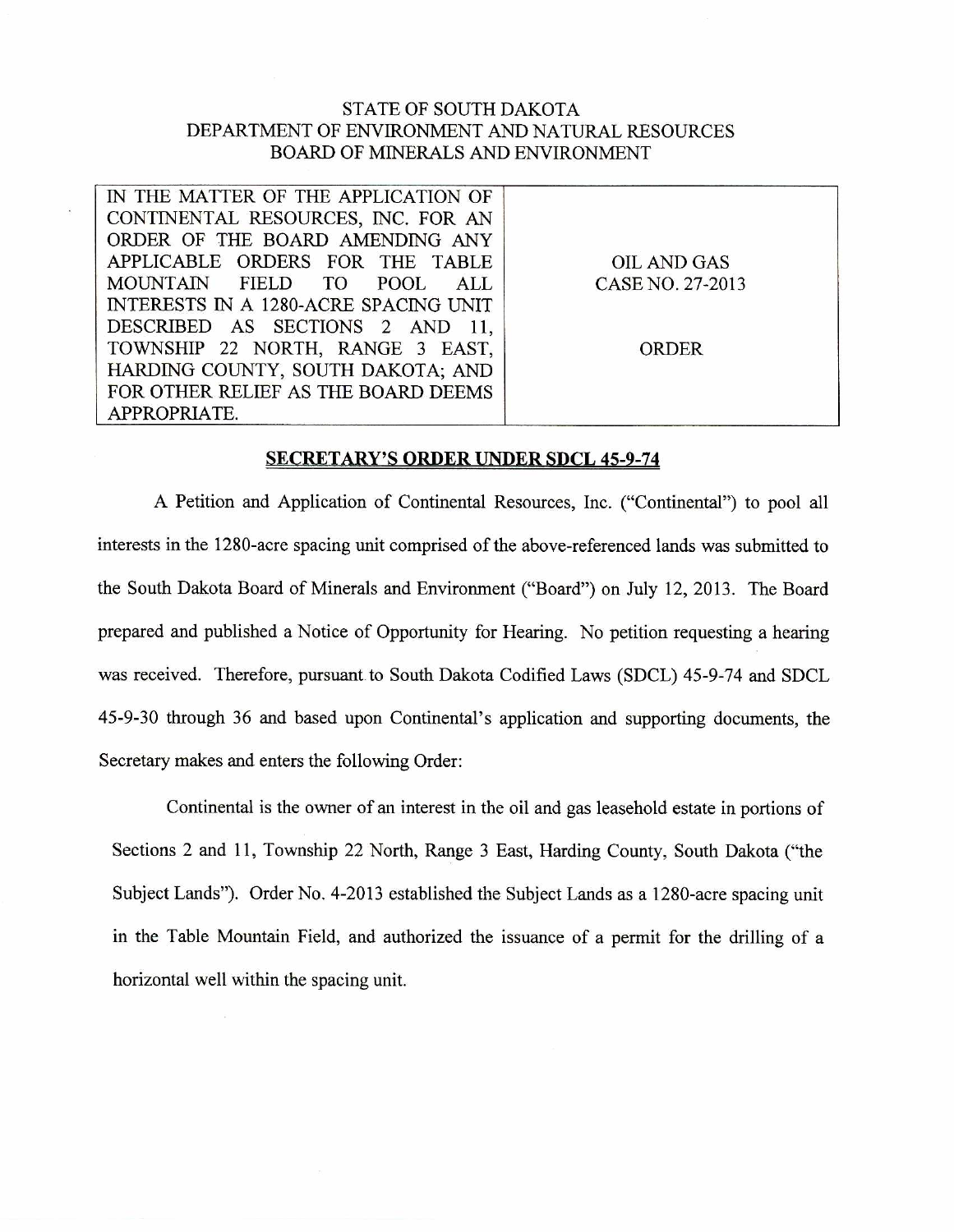The Department of Environment and Natural Resources issued a permit to drill the Conrad 24-1111 well as a horizontal well on the Subject Lands. Drilling of the Conrad 24-11H well commenced on July 10, 2013.

There are both separately owned tracts and separately owned interests in the spacing unit comprised of the Subject Lands. Voluntary pooling of the Subject Lands has not been accomplished.

Under the current case, Continental has requested that the Board pool all interests in the aforementioned spacing unit, and that Continental be designated as operator of the Conrad 24- 11H well, the authorized horizontal well within said spacing unit.

In Continental's opinion, pooling the Subject Lands will increase the ultimate recovery of the pool, prevent waste, prevent the drilling of unnecessary wells and protect correlative rights.

## **IT IS THEREFORE ORDERED**

A. Pooling of all interests in the 1280-acre spacing unit comprised of Sections 2 and 11, Township 22 North, Range 3 East, Harding County, South Dakota, is hereby granted for the Table Mountain Field. Continental is hereby authorized to drill, equip, and operate the Conrad 24-11H well.

B. All expenses incurred in drilling, equipping and operating the Conrad 24-11H well on the spacing unit, plus a reasonable charge for supervision and interest, and all production from the well, shall be allocated to the various tracts within the spacing unit on the basis of the ratio of the number of acres contained in each separately owned tract to the number of acres in the spacing unit.

2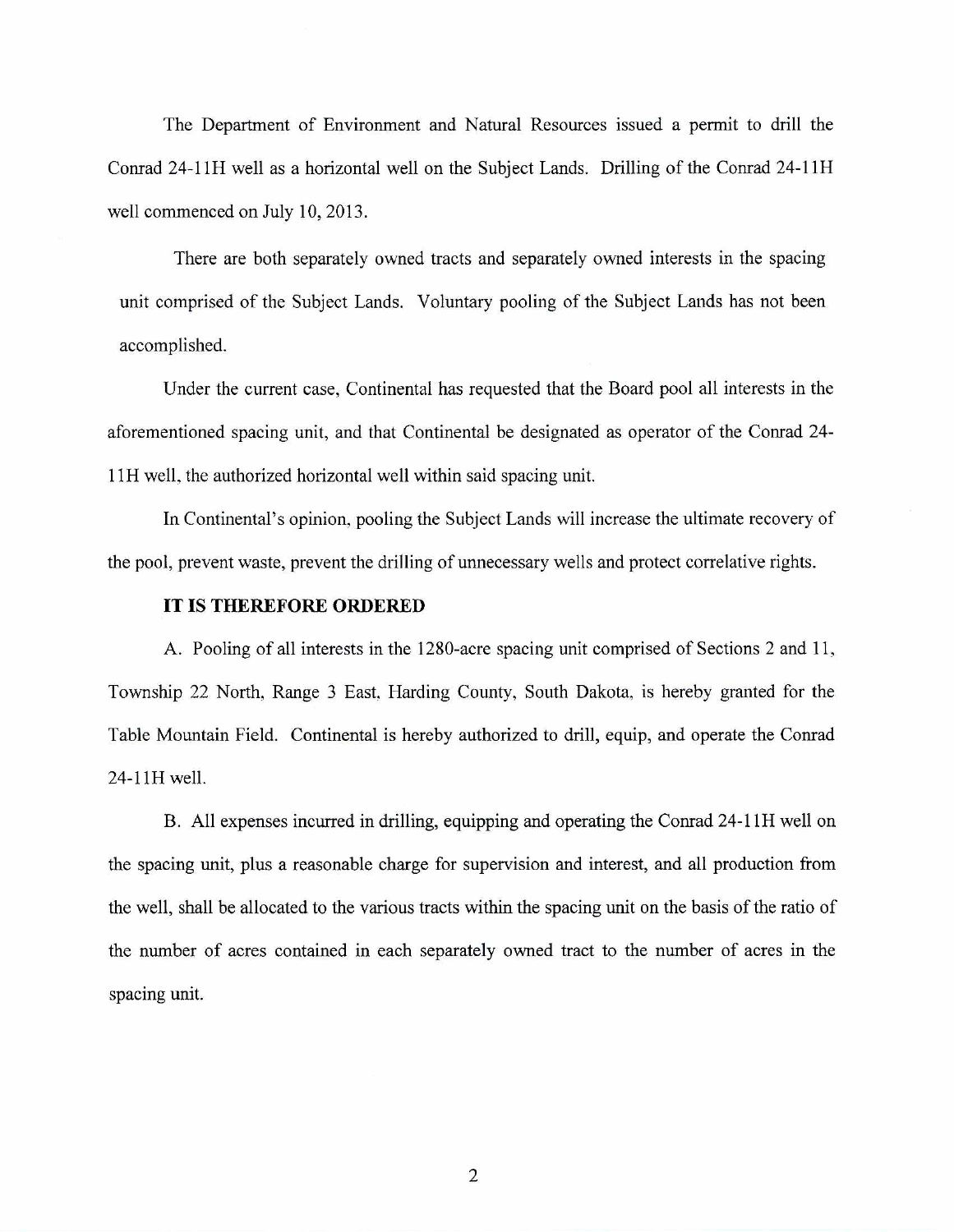C. Operations incident to the drilling of a well on any portion of the spacing unit shall be deemed for all purposes the conduct of such operation upon each separately owned tract in the spacing unit, and production allocated to each tract shall, when produced, be deemed for all purposes to have been produced from each tract by a well drilled thereon.

D. Any owner of mineral interests in the spacing unit may elect to participate in the risk and cost of the drilling and operation of the Conrad 24-11H well at any time prior to completion of the well upon the basis of full participation or upon terms and conditions mutually agreeable to Continental and the mineral interest owner.

E. Owners of mineral interests in the spacing unit who participate in the costs of drilling, equipping, and operating the Conrad 24-11H well or continue to pay future operating costs for the Conrad 24-11H well for the benefit of nonparticipating owners of mineral interests in the spacing unit are entitled to the share of production from the spacing unit accruing to the interest of the nonparticipating owners, exclusive of a royalty not to exceed one-eighth of the production, until the market value of the nonparticipating owners' share of the production exclusive of the royalty, equals the sums payable by or charged to the interest of the nonparticipating owners.

F. Nothing contained herein shall prohibit Continental, its successors and assigns, from making further application to the Board for a risk penalty to be imposed against any nonparticipating owners as provided for by SDCL Ch. 45-9 and Administrative Rules of South Dakota Ch. 74:12:10 (2013).

G. In the event of a dispute as to the costs of drilling, equipping, or operating the well, the South Dakota Board of Minerals and Environment shall determine the costs in accordance with SDCL 45-9-35.

3